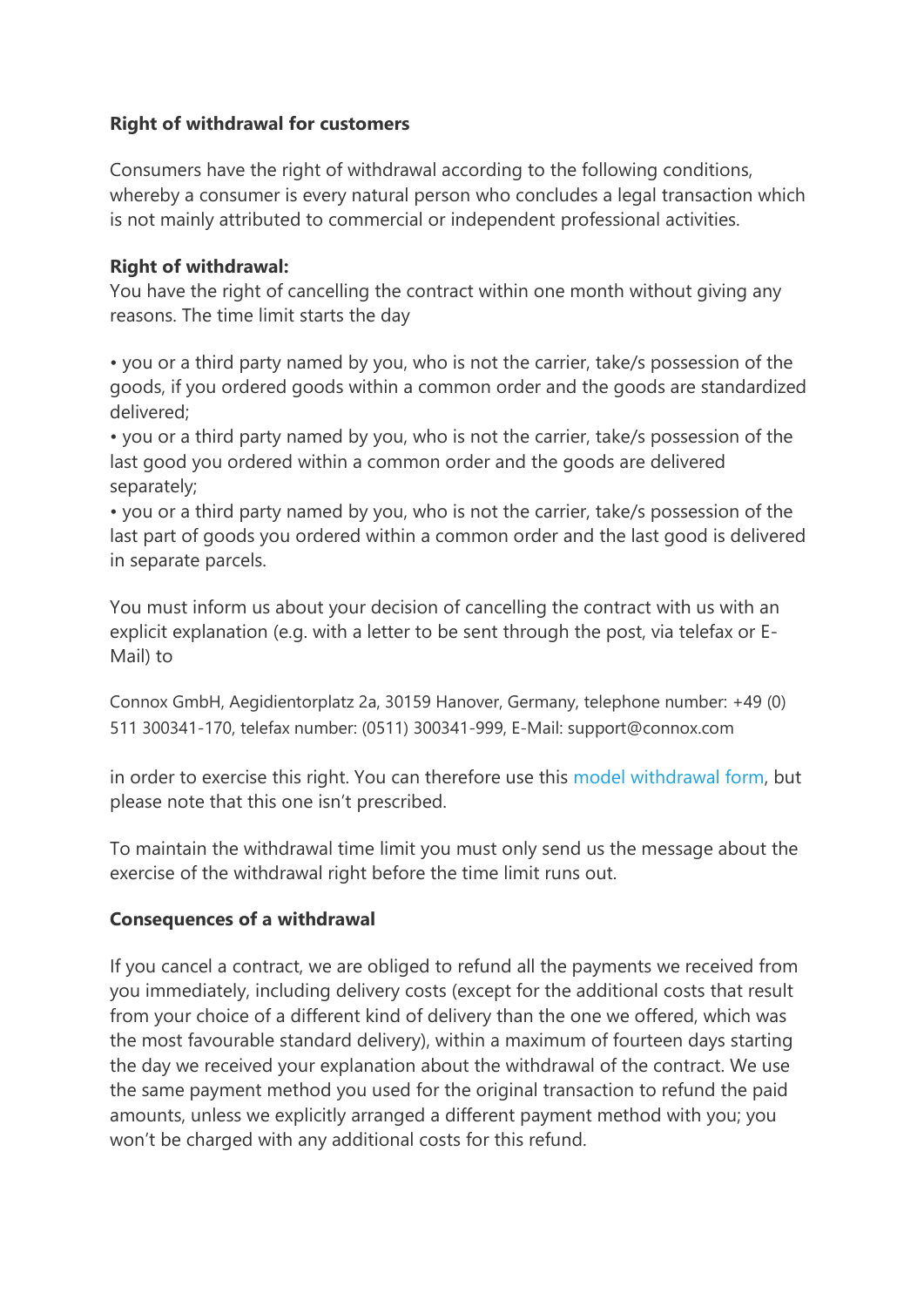We are in the right of denying the refund until the goods you sent back arrive in our stock or until you proved that you sent the goods back, according to what occurs sooner.

You are obliged to send or give the goods back to us until a maximum of fourteen days after the day you informed us about the cancellation of the contract. The time limit is maintained if you send the goods back before the period of fourteen days ends. You will be responsible of the costs of returning parcel-sized goods.

You will also be responsible for the immediate costs of returning non-parcel-sized goods. Those costs are estimated to be about 75.00 EUR inside of Germany and about 150.00 EUR inside of the rest of Europe.

You must only pay the loss in value of the goods if it resulted from the handling other than it was necessary to ascertain the construction, quality and function of the goods by you.

## **End of the right to cancel**

The right to cancel does not apply to contracts for the supply of sealed goods which are not suitable for return due to health protection or hygiene reasons and were unsealed after delivery.

Please note that the customer has no right to withdraw from the contract in case of deliveries outside of the European Union, excluding Switzerland!

Please read for this also the point "3. Right to cancel" our [General business](https://www.connox.com/general-terms-and-conditions.html)  [conditions.](https://www.connox.com/general-terms-and-conditions.html)

# General advices

#### *Revocations*

For the revocation you can simply download an electronic parcel mark in your customer area. Furthermore fill the added revocations-document and included in your revocation-parcel.

**Please note that the parcel mark is not valid for bulky forwarding articles. Articles, which are delivered by such forwarding for huge items are also sent back, by such a company. The forwarding company will contact you by phone for revocation reasons and make up a specific date. Please do also contact our customer service if you have a transport date for the shipping.**

We can also send you the parcel mark via Email or Post on demand. Simply give your parcel to the post with the printed parcel mark.